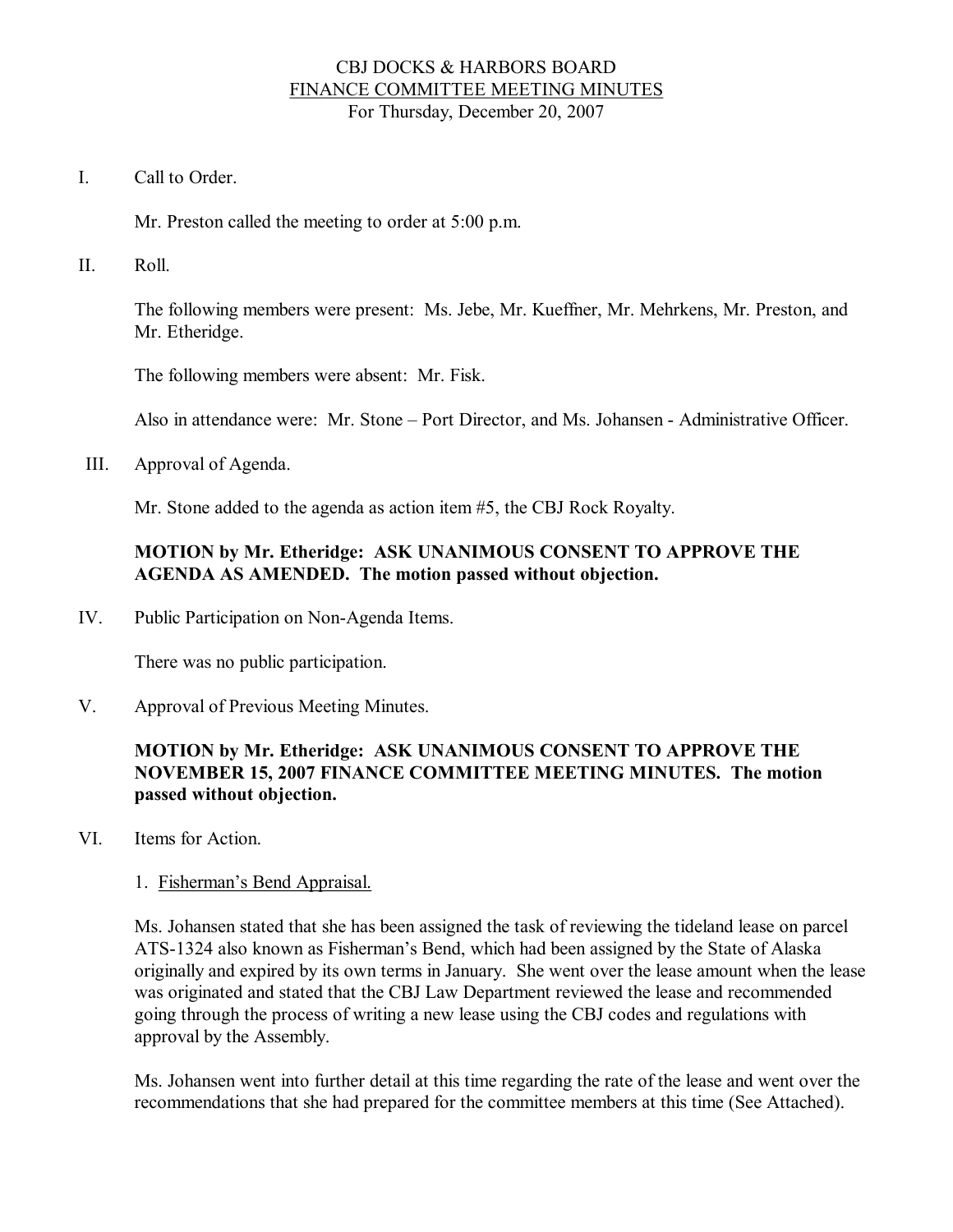Ms. Johansen stated that they have come up with the recommendation for the committee to consider that it is in the best interest of the City to offer a new lease to Andrew's Marina and combined proposals  $3 \& 4$ , remove any restrictions that apply to the marina and offer a price per square foot that is more conducive to other parcels in the area, which they have chosen the .15 rate. She also stated that they are recommending a 5 year adjustment getting to the new rate because it will take some time for Andrews to develop a new business plan that may absorb the new fee. She also stated another recommendation would be a 35 year lease to be adjusted every five years.

Further discussion with Ms. Johansen and committee members took place at this time.

Ms. Sharon Andrews, one of the principal owners of Fisherman's Bend stated to the committee that she had received copies of the CBJ staff work papers yesterday and she is not prepared to comment on the recommendations at this time as well as not authorized to do so because she has not been able to go over it with her partner as of yet.

More discussion among the committee members took place at this time.

**MOTION by Mr. Mehrkens: ASK UNANIMOUS CONSENT TO RECOMMEND TO THE FULL BOARD TO DO A MODIFIED RENEWAL OF THIS LEASE WITH THE REMOVAL OF THE RESTRICTIONS, USE THE .15 CENT RATE WITH AN ESCALATOR OVER THE 5 YEAR PERIOD, AND THE RECOMMENDATION FOR AN ADJUSTMENT EVERY FIVE YEARS. The motions passed with a 4 to 1 vote.**

**MOTION by Mr. Mr. Mehrkens: ASKED TO AMEND THE MOTION FROM THE 35 YEAR TERM TO A 10 YEAR TERM OF THE LEASE. The amended motion passed with 4 to 1 vote.**

2. Auke Bay Boatyard Lease Award.

Mr. Stone stated that he had passed out a handout which has the scoring results of the proposals that were received for the Auke Bay boatyard lease request for proposals (See attached). He explained how the ranking was done. Based on the review process Mr. Stone is recommending the committee a notice of intent to award the lease to Juneau Marine Services.

Discussion regarding the awarding of the lease took place among the committee at this time.

Mr.White, the owner of Gastineau Guiding gave a brief overview of his business and stated that the two questions he had for the committee were previously answered in the introduction part by Mr. Stone, but stated if there were any questions from the committee he would be willing to respond.

Mr. Betts of Betts Boat Repair stated he would like to ask the Finance Committee to relook at Betts Boat Repair as the most favorable candidate for the proposed operation of the Auke Bay haul out facility. He went on to explain this to the committee at this time.

Finance Committee Meeting Minutes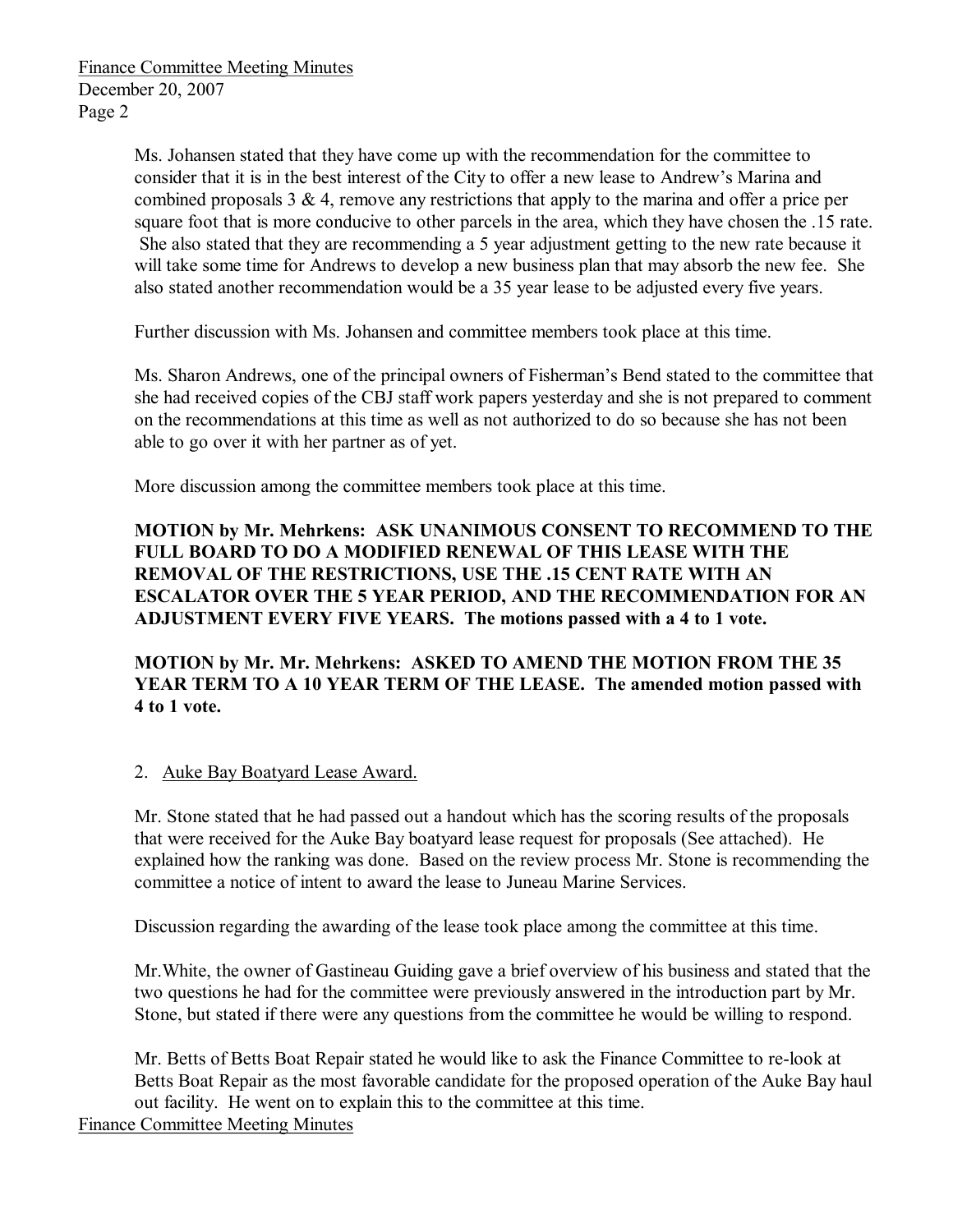He spoke of the letter that he has submitted to the committee members (See attached). Other concerns were expressed by Mr. Betts at this time.

Further discussion among the committee members and Mr. Betts took place at this time.

Mr. Duvernay of Juneau Marine Services stated he was pleased that his company had been selected as number 1 and stated he believes that they will do a very good job at this site. He went over the past experiences they have had at the downtown facility and stated it has taught him a lot. He stated there are pros to for the operation at this site, for example a covered work area.

There was more discussion among the committee members and Mr. Duvernay at this time.

# **MOTION by Mr. Kueffner: ASK UNANIMOUS CONSENT TO FORWARD THIS TO THE FULL BOARD WITH THE RECOMMENDATION TO AWARD THE AUKE BAY BOATYARD LEASE TO JUNEAU MARINE SERVICES. The motion passed without objection.**

### 3. Adventures Afloat Residence Surcharge Fee Appeal.

Mr. Stone stated he thinks it would be best if this was deferred until the full board meeting because the residences that are appealing are not at the meeting this evening.

Mr. Stone briefly went over the reasoning for this appeal to the committee members at this time.

Further discussions regarding other appeals that will be brought to the full board meeting were mentioned at this time.

### 4. Boat Shelter Sale Aurora E28.

Mr. Stone stated this is the boat shelter that had collapsed last winter and the approval to sell by the board has already done. The original sale fell through, and the owner now has a new buyer and was hoping to get an expedited approval since it was already done.

# **MOTION by Mr. Etheridge: RECOMMEND MOVING FORWARD WITH THE APPROVAL THAT HAS ALREADY BEEN DONE AND ASK UNANIMOUS CONSENT. The motion passed without objection.**

### 5. CBJ Rock Royalty.

Mr. Stone stated that as he had told the committee prior to this meeting that they will be extremely tight money wise for the Auke Bay loading facility. In order to make this project a reality he took out some of the things we could possibly do without, and made them additives/alternatives (See attached).

#### Finance Committee Meeting Minutes